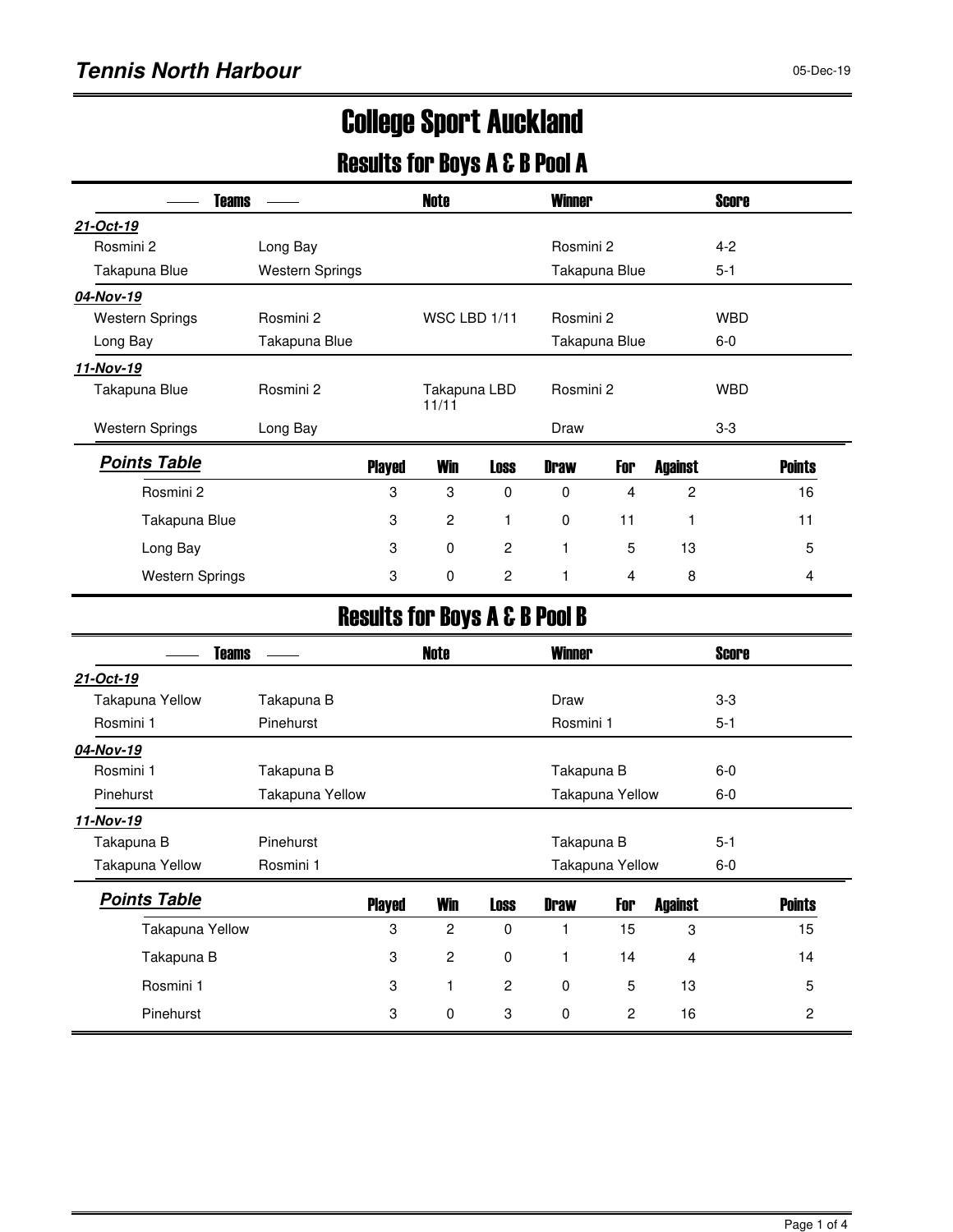| <b>Teams</b>           |                        |                           | <b>Note</b>                             |                | <b>Winner</b> |                         |                | <b>Score</b> |               |
|------------------------|------------------------|---------------------------|-----------------------------------------|----------------|---------------|-------------------------|----------------|--------------|---------------|
| 18-Nov-19              |                        |                           |                                         |                |               |                         |                |              |               |
| Rosmini 2              | Takapuna B             |                           |                                         |                | Takapuna B    |                         |                | $6-0$        |               |
| Takapuna Yellow        | Takapuna Blue          |                           |                                         |                |               | Takapuna Yellow         |                | $4 - 2$      |               |
| 25-Nov-19              |                        |                           |                                         |                |               |                         |                |              |               |
| Takapuna Yellow        | Takapuna B             |                           |                                         |                |               | <b>Takapuna Yellow</b>  |                | $6-0$        |               |
| Takapuna Blue          | Rosmini 2              |                           |                                         |                |               | Takapuna Blue           |                | $4 - 2$      |               |
| 02-Dec-19              |                        |                           |                                         |                |               |                         |                |              |               |
| Takapuna B             | Takapuna Blue          |                           |                                         |                | Takapuna B    |                         |                | $4 - 2$      |               |
| Rosmini 2              | Takapuna Yellow        |                           |                                         |                |               | Takapuna Yellow         |                | $5 - 1$      |               |
| <b>Points Table</b>    |                        | <b>Played</b>             | <b>Win</b>                              | <b>Loss</b>    | <b>Draw</b>   | For                     | <b>Against</b> |              | <b>Points</b> |
| Takapuna Yellow        |                        | $\boldsymbol{3}$          | 3                                       | 0              | $\mathbf 0$   | 15                      | 3              |              | 15            |
| Takapuna B             |                        | 3                         | $\mathbf{2}$                            | 1              | $\mathbf 0$   | 10                      | 8              |              | 10            |
| Takapuna Blue          |                        | 3                         | 1                                       | $\overline{c}$ | $\mathbf 0$   | 8                       | 10             |              | 8             |
| Rosmini 2              |                        | 3                         | $\pmb{0}$                               | 3              | 0             | 3                       | 15             |              | 3             |
|                        |                        |                           | <b>Results for Boys A &amp; B Plate</b> |                |               |                         |                |              |               |
| <b>Teams</b>           |                        |                           | <b>Note</b>                             |                | <b>Winner</b> |                         |                | <b>Score</b> |               |
| 18-Nov-19              |                        |                           |                                         |                |               |                         |                |              |               |
| Long Bay               | Pinehurst              |                           | LBC LBD 18/11                           |                | Pinehurst     |                         |                | <b>WBD</b>   |               |
| Rosmini 1              | <b>Western Springs</b> |                           |                                         |                |               | <b>Western Springs</b>  |                | $6-0$        |               |
| 25-Nov-19              |                        |                           |                                         |                |               |                         |                |              |               |
| Rosmini 1              | Pinehurst              |                           |                                         |                | Draw          |                         |                | $3-3$        |               |
| <b>Western Springs</b> | Long Bay               |                           |                                         |                |               | <b>Western Springs</b>  |                | $6-0$        |               |
| 02-Dec-19              |                        |                           |                                         |                |               |                         |                |              |               |
| Pinehurst              | <b>Western Springs</b> |                           | <b>Western Springs</b>                  |                |               | $5 - 1$                 |                |              |               |
| Long Bay               | Rosmini 1              |                           |                                         |                | Rosmini 1     |                         |                | <b>WBD</b>   |               |
| <b>Points Table</b>    |                        | <b>Played</b>             | <b>Win</b>                              | <b>Loss</b>    | <b>Draw</b>   | For                     | <b>Against</b> |              | <b>Points</b> |
| <b>Western Springs</b> |                        | $\,3$                     | $\ensuremath{\mathsf{3}}$               | $\pmb{0}$      | $\pmb{0}$     | 17                      | 1              |              | 17            |
| Pinehurst              |                        | $\ensuremath{\mathsf{3}}$ | $\mathbf{1}$                            | $\mathbf{1}$   | $\mathbf{1}$  | $\overline{\mathbf{4}}$ | 8              |              | 10            |
| Rosmini 1              |                        | $\boldsymbol{3}$          | $\mathbf{1}$                            | $\mathbf{1}$   | 1             | 3                       | 9              |              | 9             |
| Long Bay               |                        | 3                         | $\pmb{0}$                               | $\sqrt{3}$     | $\pmb{0}$     | $\pmb{0}$               | 6              |              | 0             |

## Results for Boys A & B Championships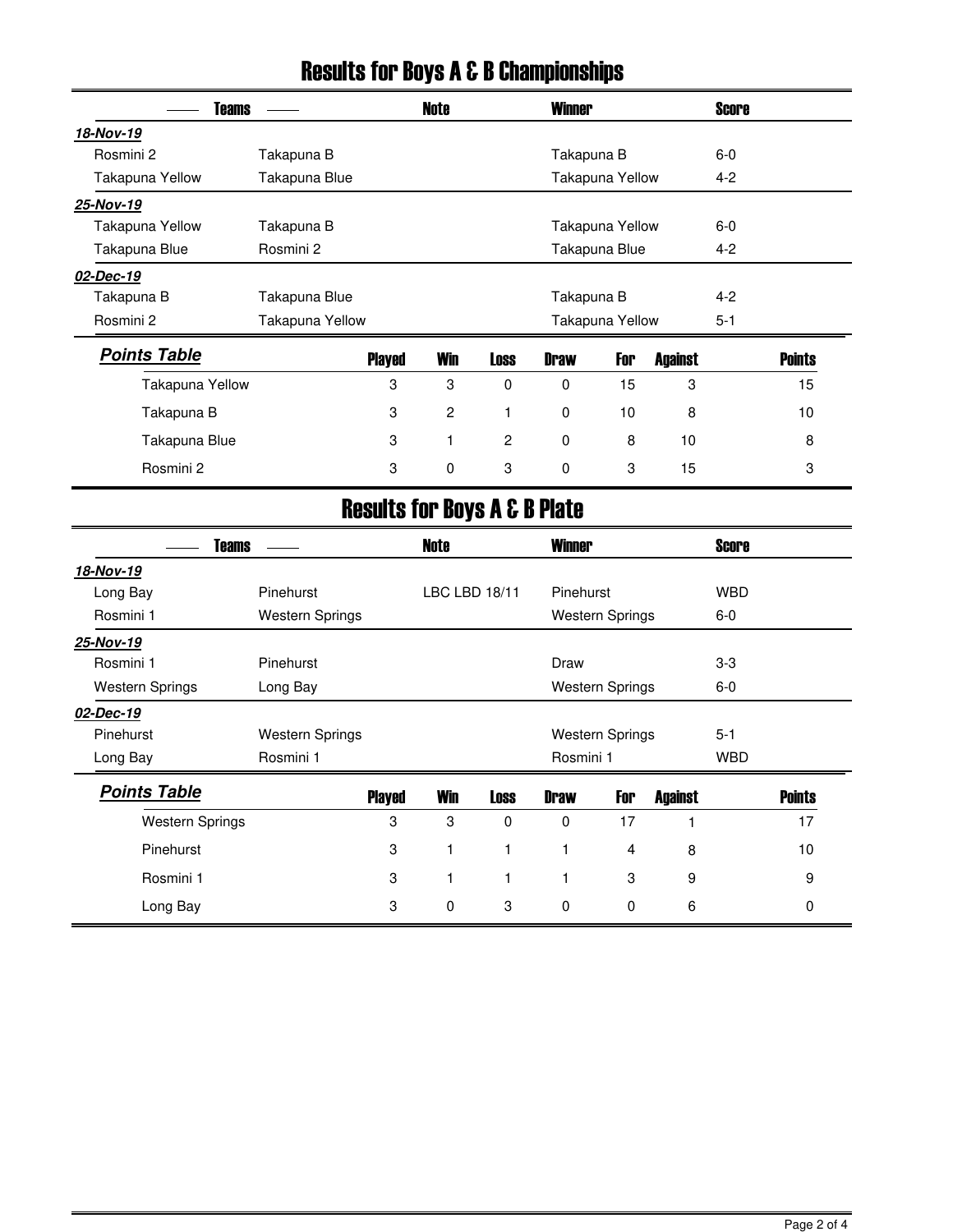### Results for Girls A & B

|                         | <b>Teams</b>            |                  | <b>Note</b>    |             | <b>Winner</b> |                         |                | <b>Score</b> |               |
|-------------------------|-------------------------|------------------|----------------|-------------|---------------|-------------------------|----------------|--------------|---------------|
| 21-Oct-19               |                         |                  |                |             |               |                         |                |              |               |
| <b>Westlake Girls 1</b> | <b>Westlake Girls 2</b> |                  |                |             |               | Westlake Girls 1        |                | $5 - 1$      |               |
| Takapuna Yellow         | Takapuna Blue           |                  |                |             |               | <b>Takapuna Yellow</b>  |                | $5 - 1$      |               |
| 04-Nov-19               |                         |                  |                |             |               |                         |                |              |               |
| Takapuna Yellow         | <b>Westlake Girls 2</b> |                  |                |             |               | Westlake Girls 2        |                | $4 - 2$      |               |
| Takapuna Blue           | <b>Westlake Girls 1</b> |                  |                |             |               | <b>Westlake Girls 1</b> |                | $6-0$        |               |
| 11-Nov-19               |                         |                  |                |             |               |                         |                |              |               |
| <b>Westlake Girls 2</b> | Takapuna Blue           |                  |                |             |               | <b>Westlake Girls 2</b> |                | $6-0$        |               |
| <b>Westlake Girls 1</b> | <b>Takapuna Yellow</b>  |                  |                |             |               | <b>Westlake Girls 1</b> |                | $6-0$        |               |
| 18-Nov-19               |                         |                  |                |             |               |                         |                |              |               |
| Takapuna Blue           | <b>Takapuna Yellow</b>  |                  |                |             |               | <b>Takapuna Yellow</b>  |                | $4 - 2$      |               |
| <b>Westlake Girls 2</b> | <b>Westlake Girls 1</b> |                  |                |             |               | <b>Westlake Girls 1</b> |                | $5 - 1$      |               |
| 25-Nov-19               |                         |                  |                |             |               |                         |                |              |               |
| <b>Westlake Girls 1</b> | Takapuna Blue           |                  |                |             |               | <b>Westlake Girls 1</b> |                | $6-0$        |               |
| <b>Westlake Girls 2</b> | <b>Takapuna Yellow</b>  |                  |                |             |               | <b>Westlake Girls 2</b> |                | $5 - 1$      |               |
| 02-Dec-19               |                         |                  |                |             |               |                         |                |              |               |
| <b>Takapuna Yellow</b>  | Westlake Girls 1        | Westlake Girls 1 |                |             |               |                         |                | $4 - 2$      |               |
| Takapuna Blue           | <b>Westlake Girls 2</b> |                  |                |             |               | <b>Westlake Girls 2</b> |                | $6-0$        |               |
| <b>Points Table</b>     |                         | <b>Played</b>    | <b>Win</b>     | <b>Loss</b> | <b>Draw</b>   | For                     | <b>Against</b> |              | <b>Points</b> |
| <b>Westlake Girls 1</b> |                         | 6                | 6              | $\Omega$    | 0             | 32                      | 4              |              | 32            |
| <b>Westlake Girls 2</b> |                         | 6                | $\overline{4}$ | 2           | 0             | 23                      | 13             |              | 23            |
| Takapuna Yellow         |                         | 6                | 2              | 4           | $\mathbf 0$   | 14                      | 22             |              | 14            |
| Takapuna Blue           |                         | 6                | $\mathbf{0}$   | 6           | $\mathbf{0}$  | 3                       | 33             |              | 3             |